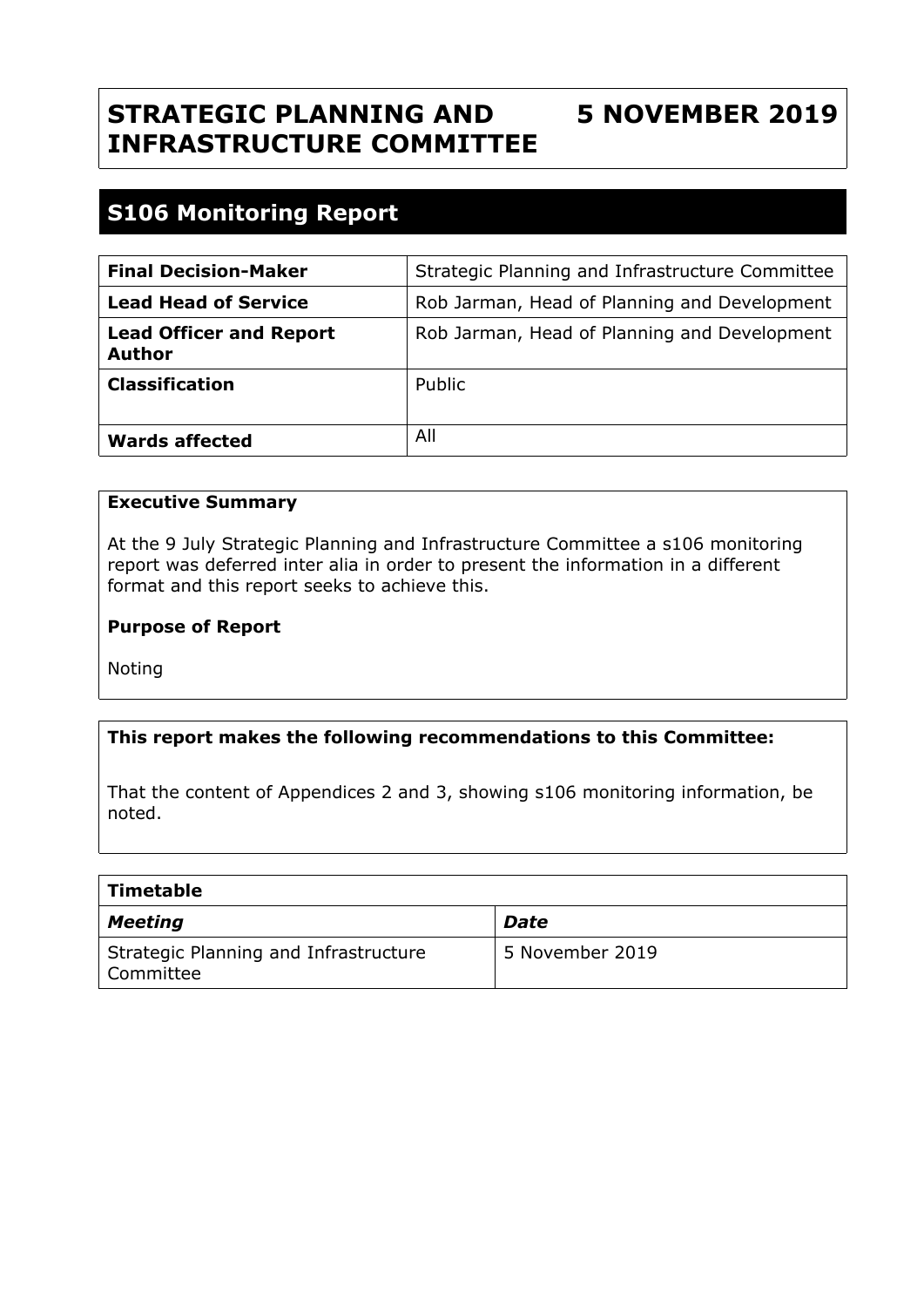# **S106 Monitoring Report**

## **1. CROSS-CUTTING ISSUES AND IMPLICATIONS**

| <b>Issue</b>                                              | <b>Implications</b>                                                                                                                                                                                                                                                                                                                                                                                                                                                | Sign-off                                   |
|-----------------------------------------------------------|--------------------------------------------------------------------------------------------------------------------------------------------------------------------------------------------------------------------------------------------------------------------------------------------------------------------------------------------------------------------------------------------------------------------------------------------------------------------|--------------------------------------------|
| <b>Impact on</b><br><b>Corporate</b><br><b>Priorities</b> | The four Strategic Plan objectives are:<br><b>Embracing Growth and Enabling</b><br>Infrastructure<br>Safe, Clean and Green<br><b>Homes and Communities</b><br>$\bullet$<br>A Thriving Place<br>Accepting the recommendations will materially<br>improve the Council's ability to achieve<br>Embracing Growth and Enabling Infrastructure.                                                                                                                          | Head of<br>Planning and<br>Development     |
| <b>Cross</b><br><b>Cutting</b><br><b>Objectives</b>       | The four cross-cutting objectives are:<br>Heritage is Respected<br>$\bullet$<br>Health Inequalities are Addressed and<br>Reduced<br>Deprivation is Reduced and Social<br>Mobility is Improved<br>Biodiversity and Environmental<br>Sustainability is respected<br>The report recommendation(s) supports the<br>achievement(s) of these by providing<br>infrastructure directly or, more commonly,<br>through financial contributions linked to s106<br>agreements. | Head of<br>Planning and<br>Development     |
| <b>Risk</b><br><b>Management</b>                          | Regular reporting helps to reduce risk                                                                                                                                                                                                                                                                                                                                                                                                                             | Head of<br>Planning and<br>Development     |
| <b>Financial</b>                                          | Section 106 contributions are an important<br>source of funding for capital projects and having<br>a robust monitoring system in place assists in<br>putting together future spending plans.                                                                                                                                                                                                                                                                       | Senior<br>Finance<br>Manager<br>(Client)   |
| <b>Staffing</b>                                           | We will deliver the recommendations with our<br>current staffing.                                                                                                                                                                                                                                                                                                                                                                                                  | Head of<br>Planning and<br>Development     |
| <b>Legal</b>                                              | Reporting on developer contributions helps local<br>communities and developers see how<br>contributions have been spent and understand                                                                                                                                                                                                                                                                                                                             | Practice Area<br>Team Leader<br>- Planning |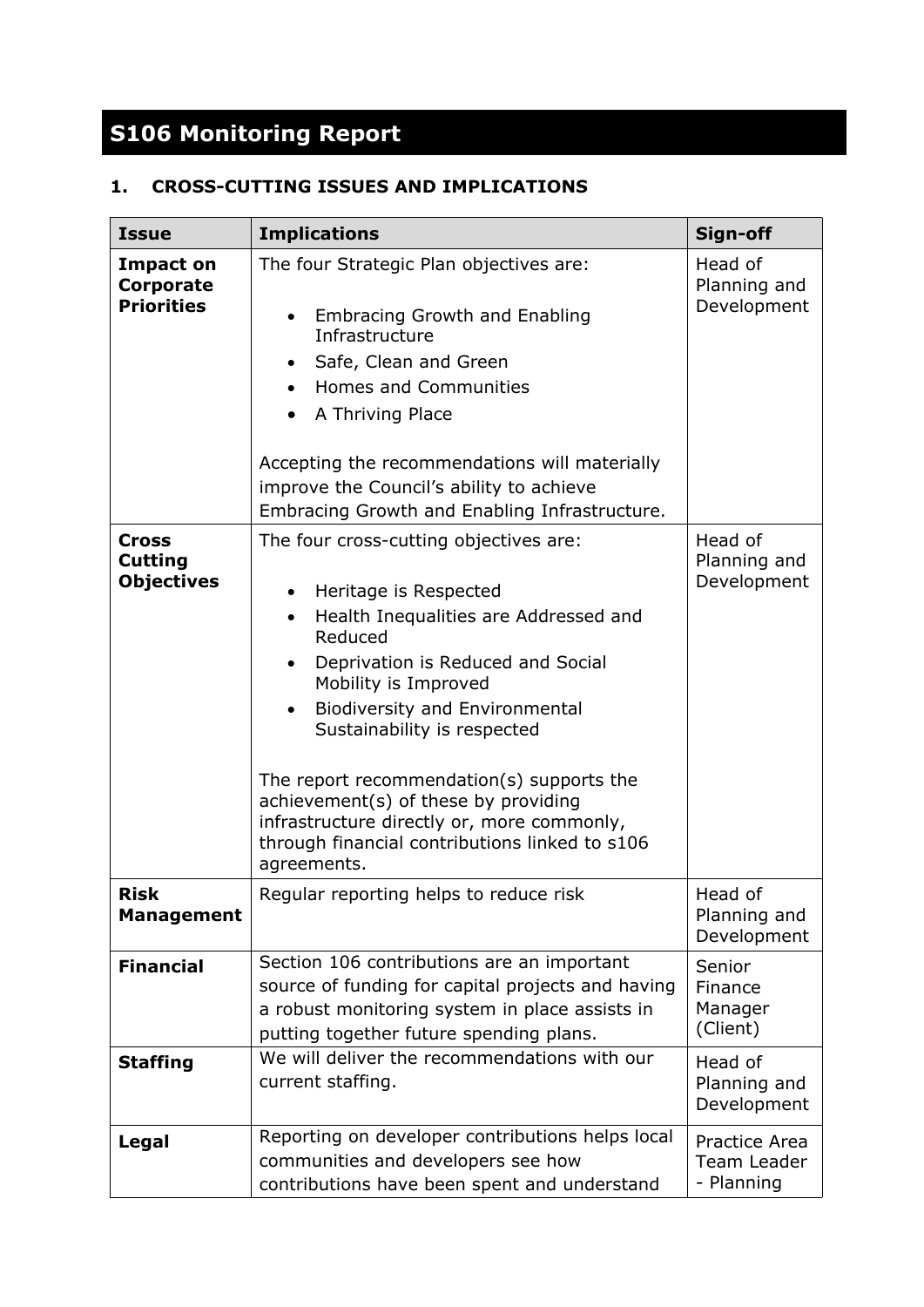|                                                        | what future funds will be spent on, ensuring a<br>transparent and accountable system. In<br>accordance with the Community Infrastructure<br>Levy Regulations any authority that receives a<br>contribution from development through the levy<br>or section 106 planning obligations must<br>prepare an infrastructure funding statement. For<br>the financial year 2019/2020 onwards, any local<br>authority that has received developer<br>contributions (section 106 planning obligations<br>or Community Infrastructure Levy) must publish<br>online an infrastructure funding statement by 31<br>December 2020 and by the 31 December each<br>year thereafter. Infrastructure funding<br>statements must cover the previous financial<br>year from 1 April to 31 March. Local authorities<br>can publish updated data and infrastructure<br>funding statements more frequently if they<br>wish. This is such a report but it is not a |                                        |
|--------------------------------------------------------|-------------------------------------------------------------------------------------------------------------------------------------------------------------------------------------------------------------------------------------------------------------------------------------------------------------------------------------------------------------------------------------------------------------------------------------------------------------------------------------------------------------------------------------------------------------------------------------------------------------------------------------------------------------------------------------------------------------------------------------------------------------------------------------------------------------------------------------------------------------------------------------------------------------------------------------------|----------------------------------------|
|                                                        | substitute for the infrastructure funding<br>statement.                                                                                                                                                                                                                                                                                                                                                                                                                                                                                                                                                                                                                                                                                                                                                                                                                                                                                   |                                        |
| <b>Privacy and</b><br><b>Data</b><br><b>Protection</b> | Accepting the recommendations will not<br>increase the volume of data held by the<br>Council.                                                                                                                                                                                                                                                                                                                                                                                                                                                                                                                                                                                                                                                                                                                                                                                                                                             | Policy and<br>Information<br>Manager   |
| <b>Equalities</b>                                      | The recommendations do not propose a change<br>in service therefore will not require an equalities<br>impact assessment                                                                                                                                                                                                                                                                                                                                                                                                                                                                                                                                                                                                                                                                                                                                                                                                                   | Policy &<br>Information<br>Manager     |
| <b>Public</b><br><b>Health</b>                         | We recognise that the recommendations will not<br>negatively impact on population health or that<br>of individuals.                                                                                                                                                                                                                                                                                                                                                                                                                                                                                                                                                                                                                                                                                                                                                                                                                       | Head of<br>Planning and<br>Development |
| <b>Crime and</b><br><b>Disorder</b>                    | N/A                                                                                                                                                                                                                                                                                                                                                                                                                                                                                                                                                                                                                                                                                                                                                                                                                                                                                                                                       | Head of<br>Planning and<br>Development |
| <b>Procurement</b>                                     | N/A                                                                                                                                                                                                                                                                                                                                                                                                                                                                                                                                                                                                                                                                                                                                                                                                                                                                                                                                       | Head of<br>Planning and<br>Development |

## **2. INTRODUCTION AND BACKGROUND**

- 2.1 At the 9<sup>th</sup> July Strategic Planning and Infrastructure (SPI) Committee this item on s106 monitoring was deferred. Councillors welcomed the item but the data produced in the urgent update report was too extensive for appropriate consideration. It was the first time that all s106 agreements had been populated on the Exacom data system.
- 2.2 The committee report (as per the agenda, **Appendix 1**) contained all the data on s106 legal agreements and the context for the report. However,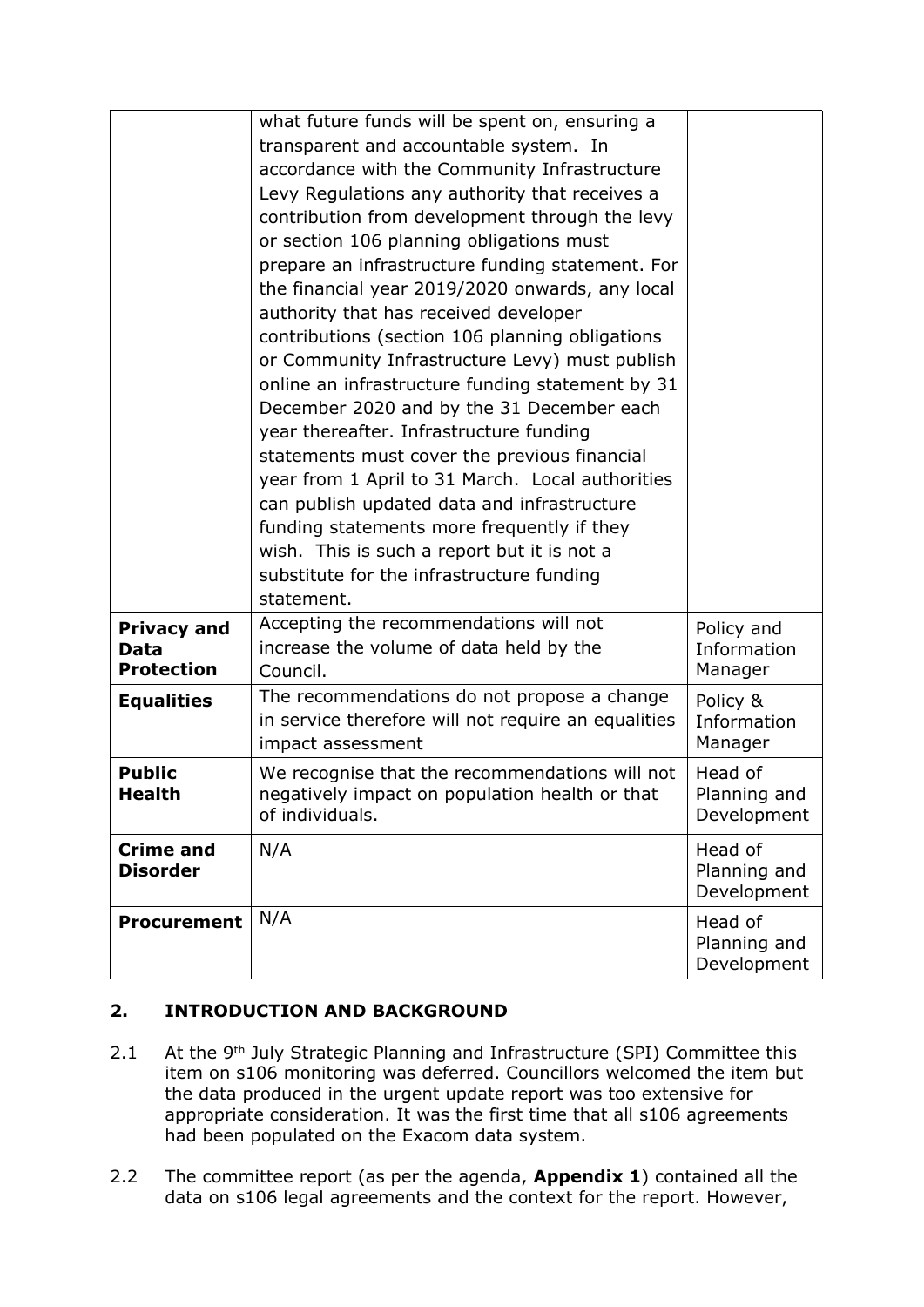the data presented in the urgent update included red, amber, green ('rag') ratings.

- 2.3 **Appendix 2** is a summary of funds that are held by Maidstone Borough Council with funds to be spent on MBC projects or, in the case of healthcare, passed to the relevant NHS Commissioning Care Group (in the vast majority of cases this will be to the West Kent CCG). It is the responsibility of MBC to distribute held funds to individual projects that are evidenced to accord with the definitions in each legal agreement.
- 2.4 **Appendix 3** is the equivalent for funds that are paid direct to KCC by the developer or need to be passed to KCC because the projects are County matters.
- 2.5 The reports have both been set out in Ward order and there are subtotals by Ward as well as overall totals on the final page.
- 2.6 The "Potential" column is the maximum amount of money that is expected to be paid if the planning permission is implemented. In cases which have outline planning permission only, it may be that the final total is not yet clear until reserved matters details are approved.
- 2.7 The "Received" column is the money invoiced and received i.e. the payments have been triggered by commencement or occupation of specified numbers of housing units as set out in individual legal agreements
- 2.8 The "Spent" column is the amount of money that has been transferred to the service provider.
- 2.9 The "Available" column is the difference between what has been received and what has been spent.
- 2.10 The "Spend-by date" is a date that relates to when funds received have to be spent on a defined project or returned to the developer. Not all legal agreements have spend-by dates. In those case where funds held are not subject to a spend-by deadline, there will be a n/a in the column.
- 2.11 The rating is as follows:
	- means that there are funds available with a Spend-by date of under 2 years from 1.10.2019.
	- \*\* means that there are funds available with a Spend-by date of over 2 years from 1.10.2019.
- 2.12 A blank entry means that no funds have been received (ie no triggers met) or the money has been spent or there is no spend by date in the legal agreement.
- 2.13 As set out in my previous report. The largest sums of money held by this Council relate to open space provision. New open space is not provided nor managed by MBC. It is now provided by a developer and then managed by a parish council or through a management company. The s106 monies